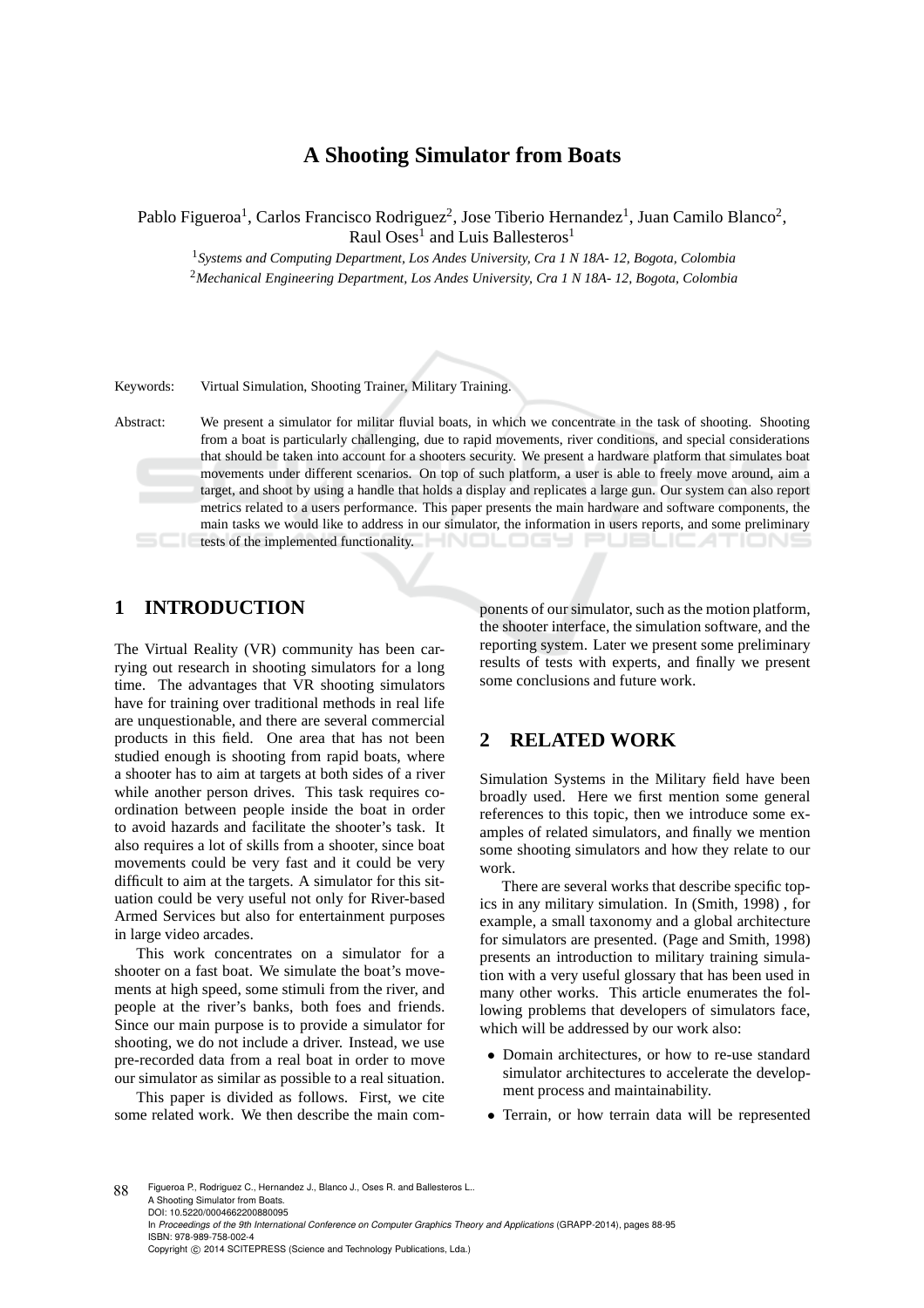among a wide variety of options.

- Behavior representation, or how artificially inteligent entities are represented within a simulator.
- Natural environment, or how to replicate natural environment data in a simulation.

Some boat simulators have been developed in recent years. For example, the Motion Based Sailing Simulator (Avizzano et al., 2010) includes fundamental interaction stimuli and environmental phenomena such as wind and sea conditions, vessel configuration, and actions performed by drivers on real maneuvers. This simulator takes into account a dynamic model for water and wind that considers 6 degrees of freedom (DOF). (Yang, 2008) proposes a mode for evaluation of sailor's skills. In such a mode, formulas based on fuzzy logic assess a driver's steering maneuvers and measure deviations from a desired boat's heading, course plan, and secure operating thresholds. (Perez et al., 2006) presents a Simulink tool for rapid prototyping of Maritime systems. It includes models for ships, underwater vehicles, and floating structures. Overall, it provides models for guidance, navigation, and control of real time ship simulations.

(Bruzzone et al., 2012) presents a simulator for both ship pilots and port operators. An operator can inform a pilot about location of other ships and port congestion status. This simulator can track how a pilot behaves in his entrance to a port, the time spent in a port, docking time, and his interaction with other ships and vessels around. This work is mainly aimed to the simulation of large vessels in their process of approaching to a port. (McKenna and Little, 2000) presents a Submarine simulator where the simulation focus on submarine engagement. This task can take several hours in real life due to the complex process of information gathering before any move can be taken. This simulator replicates the data gathering process in real life, and allows users to make decisions based on a situation. One of its main features is its capability of speed up the simulation time in order to concentrate users in the crucial decision making points. (Mertens, 1993) describes an application for High Commander Officers. In such a simulator, Officers are involved in a battlefield situation that force them to make decisions and communicate to their superiors and subordinates.

There are not many references to shooting simulators in the academic field. Most of the references we found are commercial systems and some patents such as (Stephen P. Rosa, 2003; Lvovskiy, 2005; Seet et al., 2001; Takeda et al., 1999; Wang et al., 1996). Eurosimulator (Dahlberg, 2012) is a Web based simulator that offers a variety of weapons

such as pistols, rifles, and revolvers in several indoor and outdoor scenarios. ShotPro 2000 (TRO-JAN, 2012) allows shooting animated targets in natural scenarios and uses quadraphonic sound. Shooter-Ready (Christensen, 2000) is a long range simulator designed to train how environment variables affect a bullet's course.

CAPS (Young, 2013) is a shooting simulator for training police officers which are challenged under special situations to use not only their decision making skills but also their guns. This simulator shows different scenarios on a projection surface, and users have to react to such situations by sometimes firing their real weapons with rubber bullets. Noptel 2000 (Supply, 2013) is a training system for army forces that provides two modes of operation: interior training for basic shooting and exterior training for combat situations. An interesting aspect of this simulator is the use of a small device that clearly shows targets by reflecting a laser light on them. Finally, a live fire,multiscreen simulator is used by the Cleveland and Durham Police Authority in the UK (Systems, 2013) in order to expose police officers to a controlled scenario where they can practice their shooting skills.

Most of these simulators train their subjects in the use of hand weapons of both short and long range by showing specific scenarios where subjects have to decide when and where to shoot at. These simulators place shooters in a closed virtual space with limited movements. Most subjects in these simulators are stationary. These characteristics differ from our proposal, in which we want to recreate the conditions that shooters have in a moving boat that follows a river course where targets could be moving.

# **3 DEVELOPMENT**

We present in this section details of our shooting simulator for fast boats. We divide this description in four main components, the motion platform that simulates a boat's movements, the shooter interface that simulates a gun and measures shooter actions, the reporting system that gives information of a shooter's performance, and the simulation software that receives a user's movements, defines environment stimuli, and produces visual and auditory feedback.

### **3.1 Motion Platform**

The motion platform is composed by two main elements: a shooter interaction space and a robot that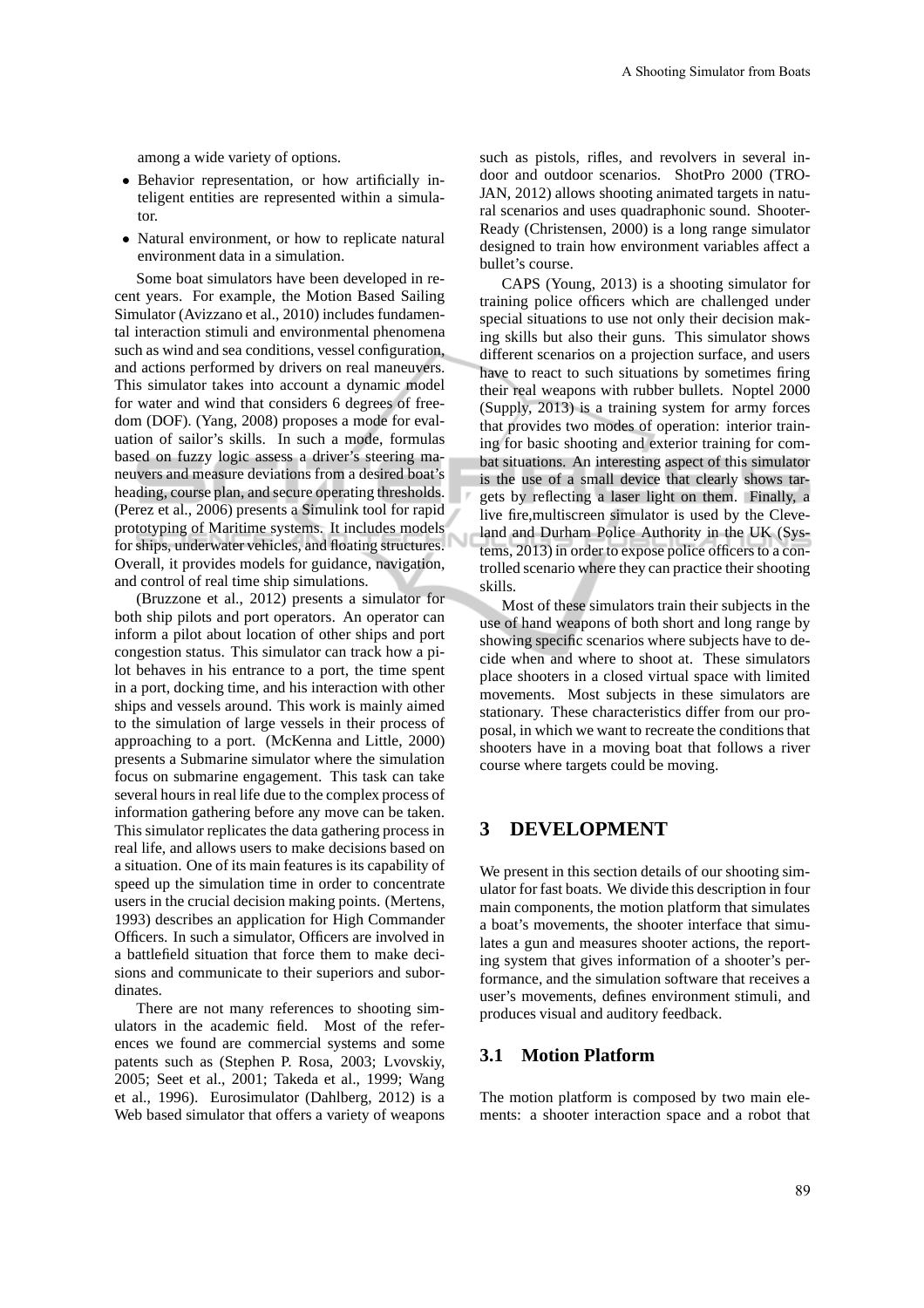produces simulated boat's movements. These elements are depicted in Figure 1



Figure 1: General Elements of Our Simulator.

We wanted feedback from our simulator to be as real as possible. For that reason, we designed a real replica of the gun's handle so users can hold it in the same way as the real one. We also allow the type of movements that such a gun has in a real boat, so it can be aimed to both banks of a river. Finally, a section of a real boat is replicated in order to allow trainees to have the same range of movements than in a real boat. All these elements are mounted on top of a robot that is capable of lifting all these equipment plus a trainee. We concentrate our description here in this robot, while the shooter interface is described in the next section.

Typical training maneuvers in a real scenario were measured with a 3-axis accelerometer placed in the shooter position. Measured accelerations were separated into two groups, depending on their frequency, and we classify them as low frequency accelerations and high frequency accelerations.

Low frequency accelerations are below 0.8 Hz and can be simulated by tilting our boat replica. In this way, low frequency accelerations in the longitudinal axis are simulated by pitch rotations, while lateral accelerations are simulated as roll rotations. Low frequency vertical accelerations such as the ones we measured would require a larger robot and space than the one we have available and in this case they were not cost effective, so we decided to leave them out of the scope of our robot's range of movements.

High frequency accelerations were defined as those between 0.8 and 3 Hz. These accelerations are simulated directly as linear movements over each axis. The measurement of yaw rotation was not considered as the boat didn't present representative dynamics on this type of movements.



Figure 2: Typical Simulator Movements.

An analysis of the processed measurements led to a low requirement of longitudinal and lateral linear movements, as they presented high frequency, low amplitude displacements. With this result, it was determined that a 3DOF robot with roll, pitch and a vertical displacement could produce the required simulator dynamics for training. Figure 2 shows typical movements of our simulator in terms of angle variations during time. These movements are produced from filtering and processing the real boat signal.

Our 3DOF parallel robot is a variation of the robot presented in (Fattah and Kasaei, 2000), in which we add a central weight compensator. In terms of the standard robot nomenclature that describes the type of joints that fully constraint a robot's dynamics (Gao et al., 2002), we designed a  $3$  UPS + PU robot. The  $3$ UPS stands for 3 limbs, each consisting of a sequence of three joints: Universal (U) on the bottom, followed by a prismatic active joint (P), and a spherical joint at the top end (S). The PU stands for the central passive weight compensator. It has a prismatic joint to the ground (P) fixed to a universal joint at the top (U). A linear pneumatic actuator keeps a constant verti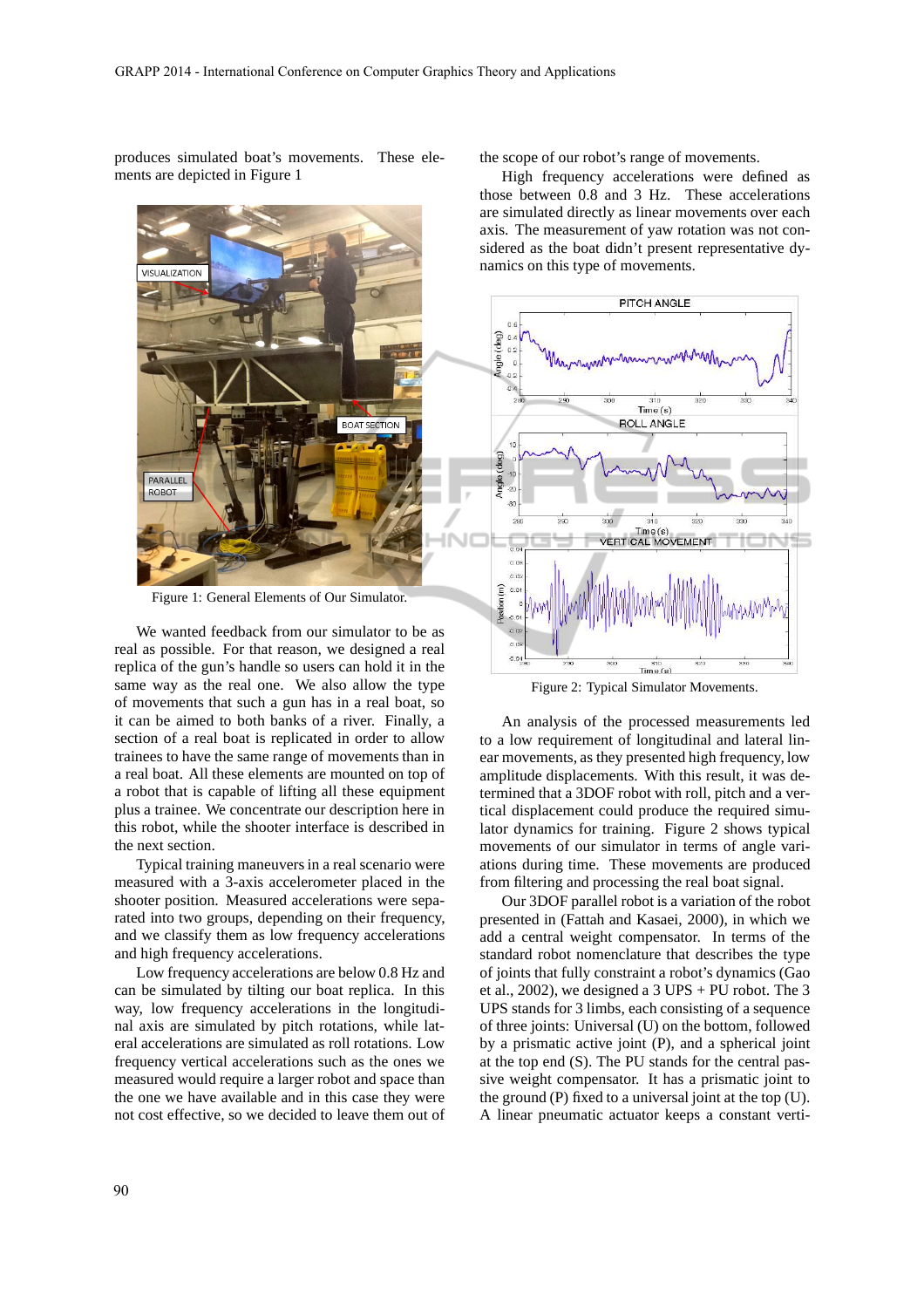cal force at the central prismatic joint, by means of a pneumatic circuit.

The geometry of this robot was optimized according to the simulation requirements, in order to minimize the actuator's nominal force requirements, while maintaining an adequate workspace and motion capabilities of the simulator. The optimization process and results are presented in (Blanco and Rodríguez, 2010a), (Blanco and Rodríguez, 2012), and (Blanco and Rodríguez, 2010b).

### **3.2 Shooter Interface**

The shooter interface consists of the physical elements that surround a shooter, the hardware and software that monitor the gun's orientation and trigger readings, and the middleware that gives this information to the simulation process.

As we showed in Figure 1, on top of our 3DOF robot we mount a replica of a boat's bow, with a replica of a large, moving weapon. The weapon's tip is replaced by a 52 inches screen that gives a trainee a first person perspective of the most relevant part of the virtual scenario in front of him. The weapon has yaw and pitch rotations, although the screen does not follow pitch rotations, since shooters are mostly interested in the river bank in front and therefore pitch rotations are not highly required. Figure 3 illustrates how the weapon is connected to the simulation software. The weapon's instrumentation gives us the angle in which we have to show the virtual scenario, so the visualization is synchronized to user's movements. The weapon's movement ranges are approximately 180 degrees on the horizontal plane (yaw) and 90 degrees on the vertical one (pitch), which correspond to the ones that the actual weapon has. In order to assure a fast and accurately way to capture the weapon's movements, two heavy duty incremental encoders (Stegamnn, 2012) were used. Each one has 1000 pulses per revolution and an output frequency of 100 KHz. Additionally, the weapon has three pulse buttons; one is used to capture the fire event, and the other two capture the sequence of tasks when ammunition is loaded. Since encoders are incremental and therefore weapon's orientation should be computed in terms of a previous one, we defined a callibration process that a user should perform in order to define the initial position and orientation. Both encoders and pulse buttons are connected to a Wiring card (Barragan, 2013). Such a card contains a program writen in the Processing Programming Language (Fry and Reas, 2013) that receives signals from attached sensors —encoders and pulse buttons in our case— and produces an optimized output stream, which is transmitted to our simulator in our server.

On the server side we use VRPN (Taylor et al., 2001) to handle the weapon's data stream. We designed a VRPN custom device and protocol in order to minimize the data stream coming from Wiring, which is then translated to the standard VRPN data stream types, in this case quaternions. We first used a basic, text-based protocol between Wiring and our server which had delays of up to 400ms. Such delays generated uncomfortable jitter on our visualization if our weapon was abruptly moved. We avoided such a big delay by writing a binary based protocol with a smaller buffer size. In this way we could create packets of 8 bytes instead of 128, and reduce our overall delay for this channel up to 30ms. We also take advantage of VRPN's support for multiple clients, in order to provide a simple debugging channel from third party applications. Finally, a VRPN remote client is built inside our simulator software through a dynamic library, in order to read the required information and facilitate updates.



Figure 3: Weapon Connection to our Simulator.

Modifications in orientation and events from firing and reloading the weapon are recorded with a timestamp in a relational database. This information is used by the report system in order to summarize a user's session.

### **3.3 Simulation Software**

Our simulation software loads the simulation scenario, defines the physical platform's movements, reads data from the shooter interface, computes the state changes in the simulation given by user's input or environmental changes, and produces visual and auditory feedback. We use The Unity Game Engine (Unity, 2013) as the software platform for our simulator, given its ease of development, rich functionality, and current widespread use.

A general overview of this component is showed in Figure 4 and it has a similar structure to the one proposed by (Smith, 1998).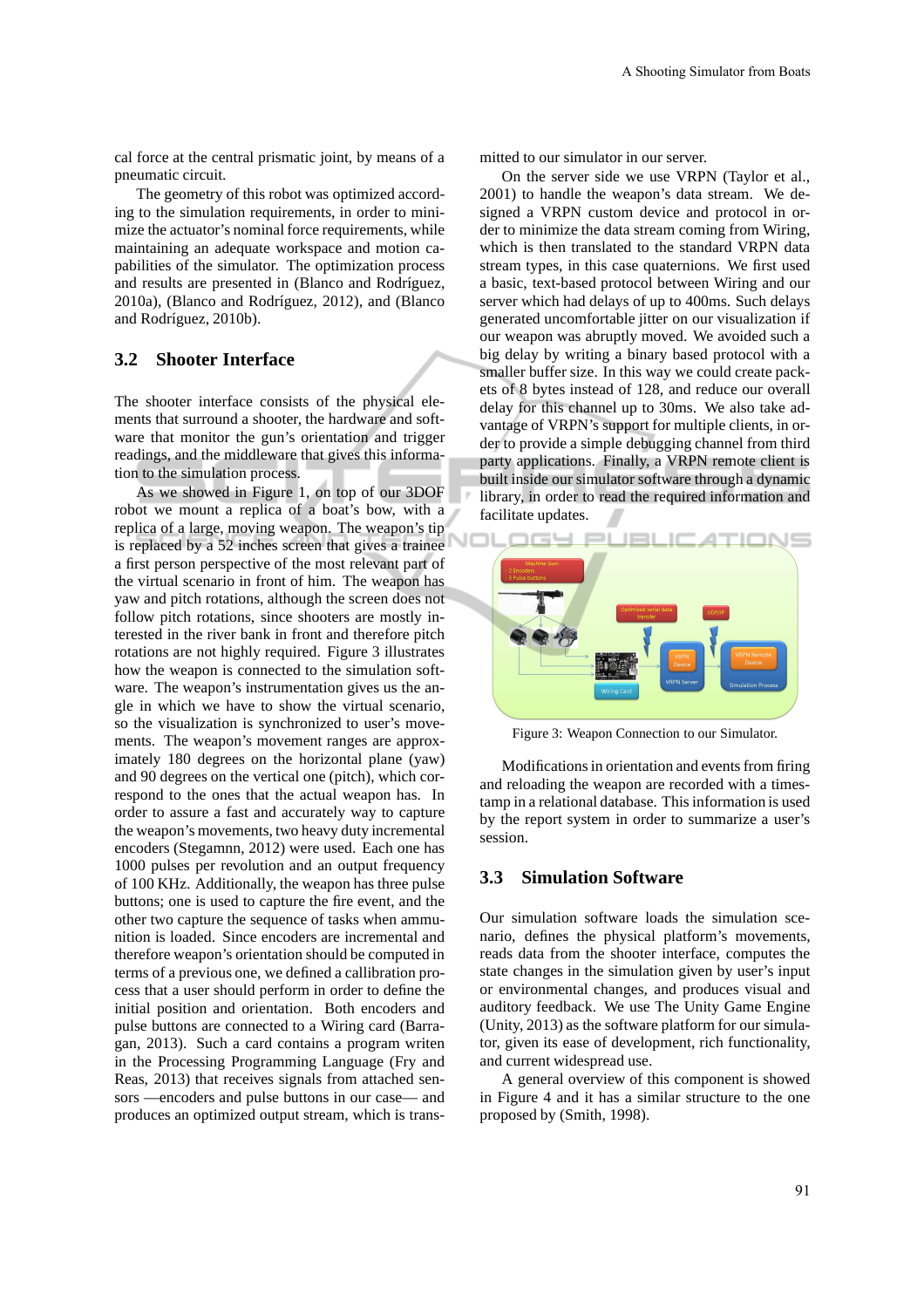

Figure 4: General Components in our Simulator.

#### **3.3.1 Simulation Scenario**

We define several simulation scenarios that allow trainees to test their skills under several conditions. Figure 5 shows some terrains we have developed, which offer different conditions about the location of friends and foes. Figure 6 presents several atmospheric conditions (i.e dry or rainy weather) and daylight intensity (i.e. sunny, sunset, cloudy, or night).



Figure 5: Terrain Shapes.



Figure 6: Different Environment Types.

Another important condition in our scenarios is the difficulty of the training session. We define three levels of difficulty:

- Training: It contains few static enemies that do not fire back, and it is used to introduce a trainee to a new terrain.
- Practice: It contains static enemies that fire back, and it is used to introduce a trainee to a combat situation.
- Combat: It contains moving enemies spread all over a terrain, and it is used to simulate a full combat scenario.

The scenario information, i.e. terrain maps, boat trajectories, and enemy locations, is created with the Unity built-in editor. Boat trajectories are computed by an external program that precomputes the specific boat dynamics and outputs a text file, which is used as input by the simulator and by the motion platform.

#### **3.3.2 Motion Platform Software**

Movements in our motion platform are predefined, since our simulator concentrates on the shooter behavior. A non realtime Matlab program creates a text file that contains trajectory data for both the motion platform and the visualization. An embedded VRPN client receives a stream with the trajectory data and moves the motion platform accordingly.

#### **3.3.3 Shooting Interface Software**

The shooting interface software is a VRPN server on its own computer that receives weapon's button events (i.e. loading and shooting) and movements (i.e. yaw and pitch) and sends such information to any interested client.

#### **3.3.4 Simulation Process and Feedback**

There are several tasks that are performed by the simulator at each step. First, it reads the next position from the boat's predefined trajectory and sends it to the motion platform. Then, it reads the weapon's events and updates its virtual state. If the weapon's trigger has been fired, it starts a bullet's simulation. At every step we compute ray - object collisions and find out possible targets to update.

Although there is visual feedback related to bullets, specially during night, the most significant feedback we generate in any scenario besides visualization changes is sound. Wind and boat motors are part of the constant background in this system, and it is modelled as stereo feedback. Weapon's firing sounds are located in the 3D space, and they are played both when enemies shoot and when a trainee fires his weapon. This last sound is the loudest in the system, which almost silences all other sounds. Visual feedback for bullets simulates tracer bullets, special bullets that are used by a shooter to correct his aim. They are simulated as smaller bullets that are more visible and do not produce collisions.

Our simulator keeps track of dynamic objects in a scene and records the creation and impact conditions of every bullet. It also keeps track of the weapon's events. This information is gathered for an off-line process that creates reports.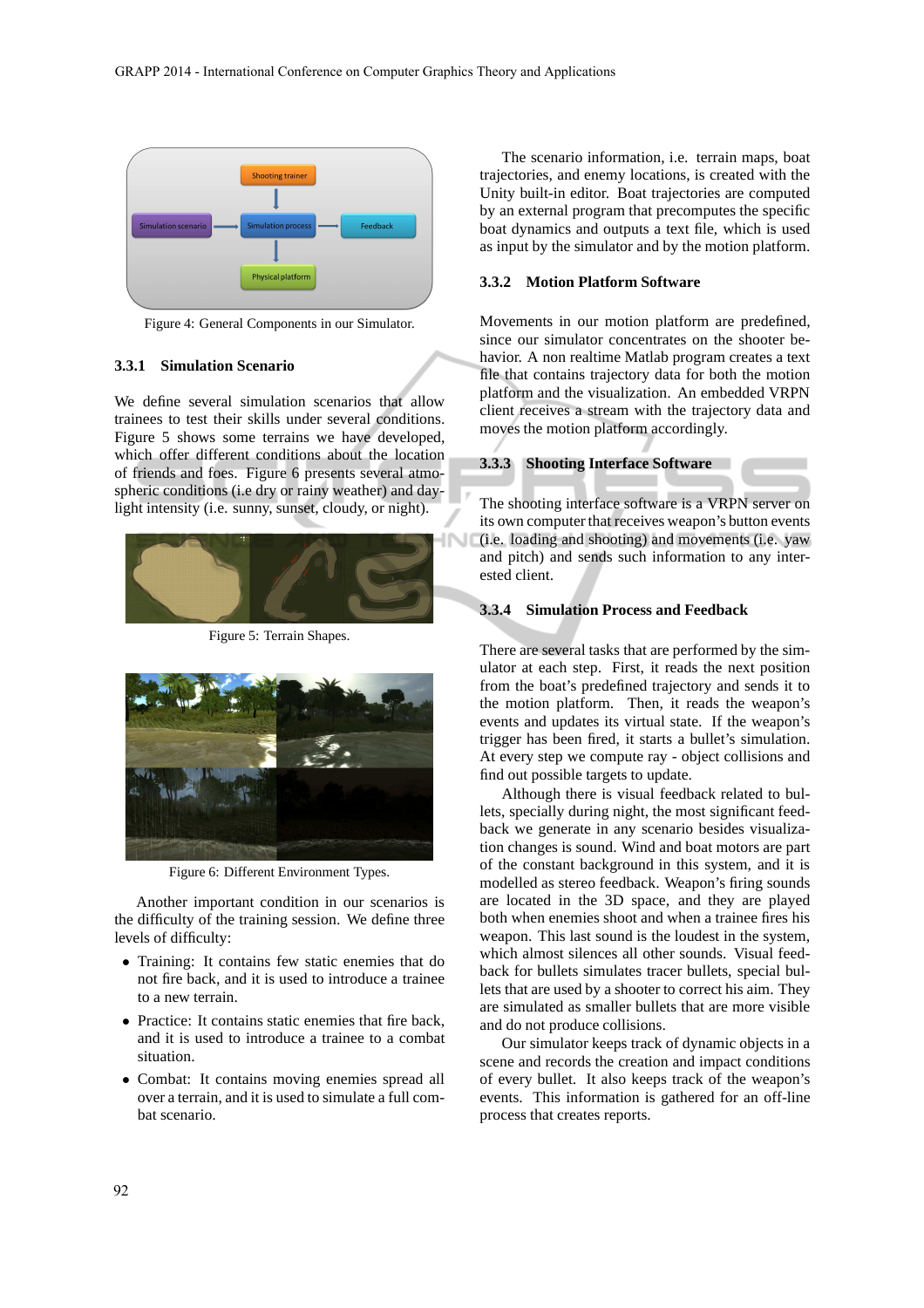### **3.4 Reporting System**

We develop a reporting system that collects the user actions and events generated by the simulation and subsequently compiles them into a report that shows the shooter's performance.

All data collected about the events of the weapon, timing and bullets whereabouts are dumped into a relational database at the end of each session. In this way, we register the following events:

- Readings from the weapon (changes in orientation and pressing or releasing buttons)
- Impact of a bullet over a relevant object
- The event of running out of ammo
- The start and end time of a simulation

Since the above events are too granular to determine the shooter's performance, we define tasks. Each task is a set of events that the user has to accomplish at some point along the execution time-line of the the training session. These are non-overlapping groups of events, as show in Figure 7.



**Training session - Execution Timeline** 

Figure 7: Data Hierarchy Between Tasks and Events.

Examples of tasks can be:

- Load the weapon
- Aim and shoot a target
- Counterattack an ambush
- Deter enemies by shooting over a specific area

A task is defined by a collection of events that the shooter has to accomplish, a collection of events that could interfere with the normal termination, and the metric or metrics used to measure it. A back end system holds all these data and provides services to generate reports.

For instance, to accomplish the task of aim and shoot a target, the shooter has to change the flank of attack and shoot the enemies in a correct timing. If ammo runs out before hitting a target, a trainee must perform a weapon reload and resume shooting. If the training session ends without reloading, this task has failed. Two metrics are used to evaluate performance of this task: elapsed time and number of bullets used. Both of them are measured from the moment the enemy appears to the moment it gets the first hit.



Figure 8: Postprocessing and Reporting System.

Figure 8 shows the process of generating performance reports.

The reporting system can generate a PDF file with performance information about a session. Some of the metrics we report are the following: number of bullets fired to valid targets, bullets impacted areas nearby a target, and rate of firing.

# **4 PRELIMINARY RESULTS**

OGY PUBLIC ATIONS We conducted a test session with expert users in order to evaluate the current implementation of our simulator. Four experts in combat operations with ages between 28 and 34 and experience from 3 to 7 years in several rivers of our Country were invited to our lab. None of them had previous experience with this type of simulators. They received a short introduction about our simulator, its capabilities and limitations, and some instructions for safe use. Each subject had to go on top of the motion platform, hold the weapon at all times, identify the location of enemies that were shooting at the boat and fire at will. They had to pay attention to the stimuli from the motion platform, visual and auditory cues in order to identify enemies, and they were asked to move in order to cover their flanks.

Sessions last 7 minutes, the time for our prerecorded movements. We used the normal river terrain with rainy conditions and we defined a rough situation for river movements. At the end of a session subjects filled a questionnaire with questions related to the simulator and to the relationship between this experience and a real situation.

Figure 9 shows the average answers to the questions related to the simulator, in a scale of 1 (worst) to five (best), as follows (Letters in questions correspond to the original order in the questionnaire):

- 1. A. Do you consider that this simulator can improve the skills of an shooter?
- 2. B. How easy is to shoot in this simulator?
- 3. D. How easy is to reload ammo in this simulator?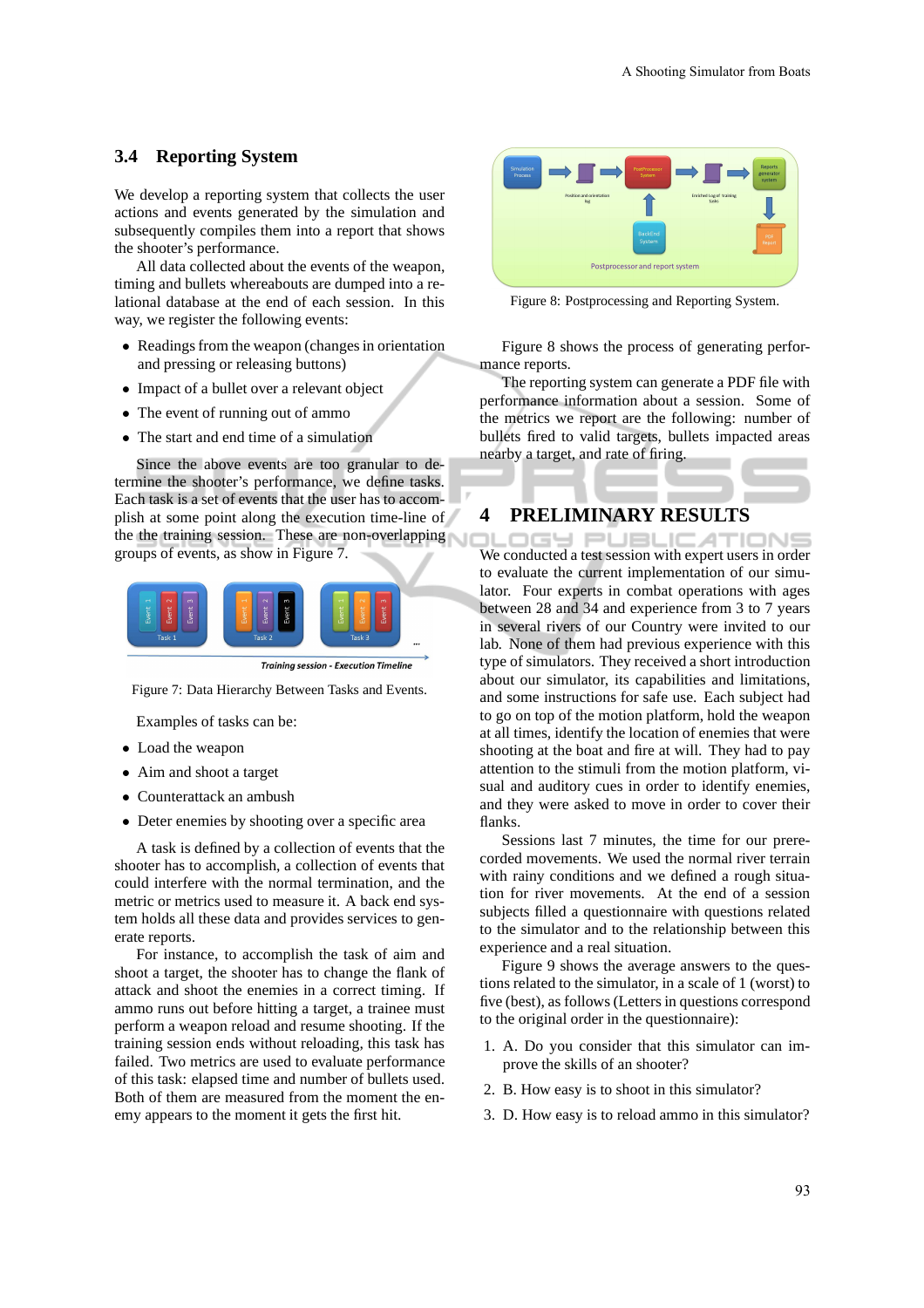- 4. F. How easy is to identify where the enemies are shooting from?
- 5. H. How easy is to move in this motion platform?
- 6. J. How fast is the response in this simulator?



In general, subjects see value on the use of a simulator like this for training (A). They found the weapon easy to use. Although simulator's response received a fair mark, it seems it can be improved in future versions. In the same way, enemy identification can be improved, as well as movements in the motion platform. In this regard, it is possible to think that enemy identification is also difficult in the real scenario, and in some way we correlate to that fact. They also mentioned an exagerated movement as a problem in the motion platform, and the lack of correlation between boat movements and enemy fire, which is part of a real situation.

We asked subjects to answer the following questions related to the similarities between our simulator and a real situation:

- 1. C. How similar is this shooting experience to the real situation?
- 2. E. How similar is to reload ammo in this simulator?
- 3. G. How similar is the visualization of enemies in this simulator?
- 4. I. How similar are your movements in this motion platform to the ones in real life?

Figure 10 shows answers for these questions. We can see we have to improve our similarity to the real weapon. In this sense, our mockup is not an exact copy of the real gun, therefore experts noticed that fact. We also have to improve on the motion platform movements. In this regard, since our movements are precomputed and for this test somewhat exagerated, experts felt they didn't correlate to the situation at hand. However, experts believe the visualization was good enough for this situation, which encourages us in our selection.





# **5 CONCLUSIONS AND FUTURE WORK**

We present a simulator for shooting from fluvial boats, which consists of a 3DOF motion platform, a close to reality weapon mockup, a large screen for visualization, and speakers for sound effects. Movements for the motion platform are derived from the analysis of measurements in a real boat. We include a reporting system that shows a shooter's performance in terms of number of bullets fired to valid targets, bullets impacted areas nearby a target, and rate of firing. Unity, VRPN, and a Wiring embedded system were used as the basic infrastructure for our simulator. Our simulator has been tested by users with a considerable experience in fluvial combat. Their general perception is that our system is suitable for enhancing the shooting training program of shooters.

In the future we plan to improve on some features pointed out by experts. We also plan to include more people in the simulation, specially a boat driver.

# **ACKNOWLEDGEMENTS**

The authors would like to thank to the Division of Research and Investigation of the Colombian Navy for their financial support, providing the personnel assistance and advice to carry out the design, construct and tests of the simulator. Also, we appreciate the assistance of the professors of the the departments of Mechanical Engineering and Systems and Computer Engineering, and administrative personnel of Colivri laboratory at Los Andes University in Bogotá Colombia.